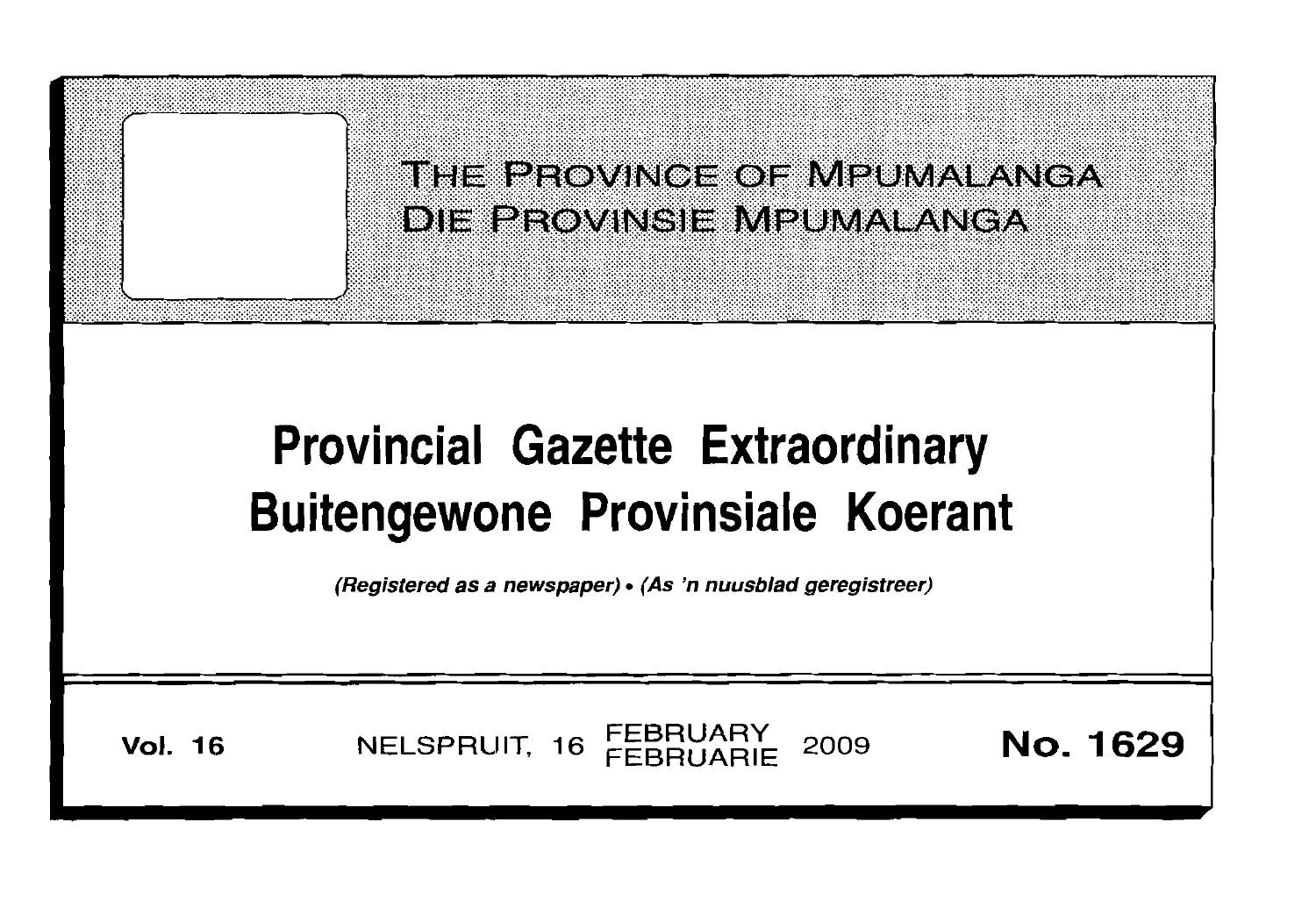| <b>CONTENTS • INHOUD</b> |  |
|--------------------------|--|
|--------------------------|--|

| No. |                       | Page<br>No. | Gazette<br>No. |
|-----|-----------------------|-------------|----------------|
|     | <b>GENERAL NOTICE</b> |             |                |
|     |                       |             | 1629           |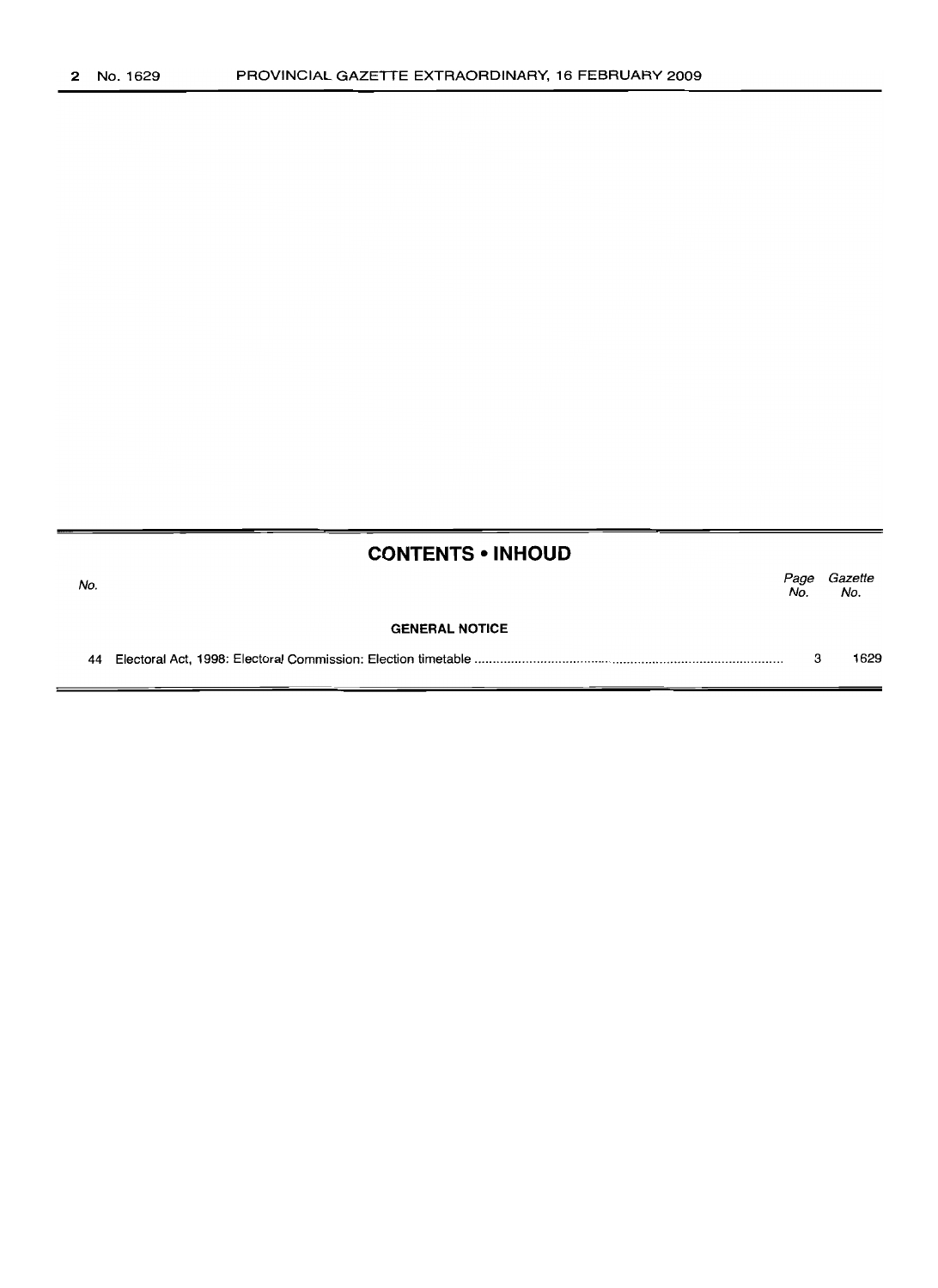# GENERAL NOTICE

# NOTICE 44 OF 2009

# ELECTORAL COMMISSION

# ELECTION TIMETABLE

The Electoral Commission hereby gives notice that it has in terms of section 20 of the Electoral Act, 1998, compiled the election timetable set out below to apply to the election of the North West Provincial Legislature that will be held on 22 April 2009 (A reference to 'section' in this election timetable is a reference to that section of the Electoral Act, 1998 and a reference to "regulation" is a reference to that regulation in the Election Regulations, 2004.)

## Cut-off time for act to be performed

1 An act required in terms of the Electoral Act, 1998 and the Election Regulations, 2004, to be performed by not later than a date stated in the election timetable must be performed before 17:00 on that date.

## Notice that list of addresses of voting stations is available for inspection.

2 The Chief Electoral Officer must give notice by 20 February 2009 that from the date of the notice until the voting day copies of a list containing the addresses of all voting stations will be available for inspection.

## Notice of route of mobile voting stations

3 The Chief Electoral Officer must give notice by 20 February 2009 of the route, including the locations and estimated times of stopping of each mobile voting station.

# Cut-off date for publication of voters' roll

4 By 20 February 2009, the Chief Electoral Officer must publish the voters' roll or the segments of the voters' roll to be used in this election in terms of section 24(2).

# Cut-off date for submission of list of candidates

5 Registered parties that intend to contest this election must nominate and submit a list of their candidates for the election to the chief electoral officer in the prescribed manner by 2 March 2009 at 17hOO.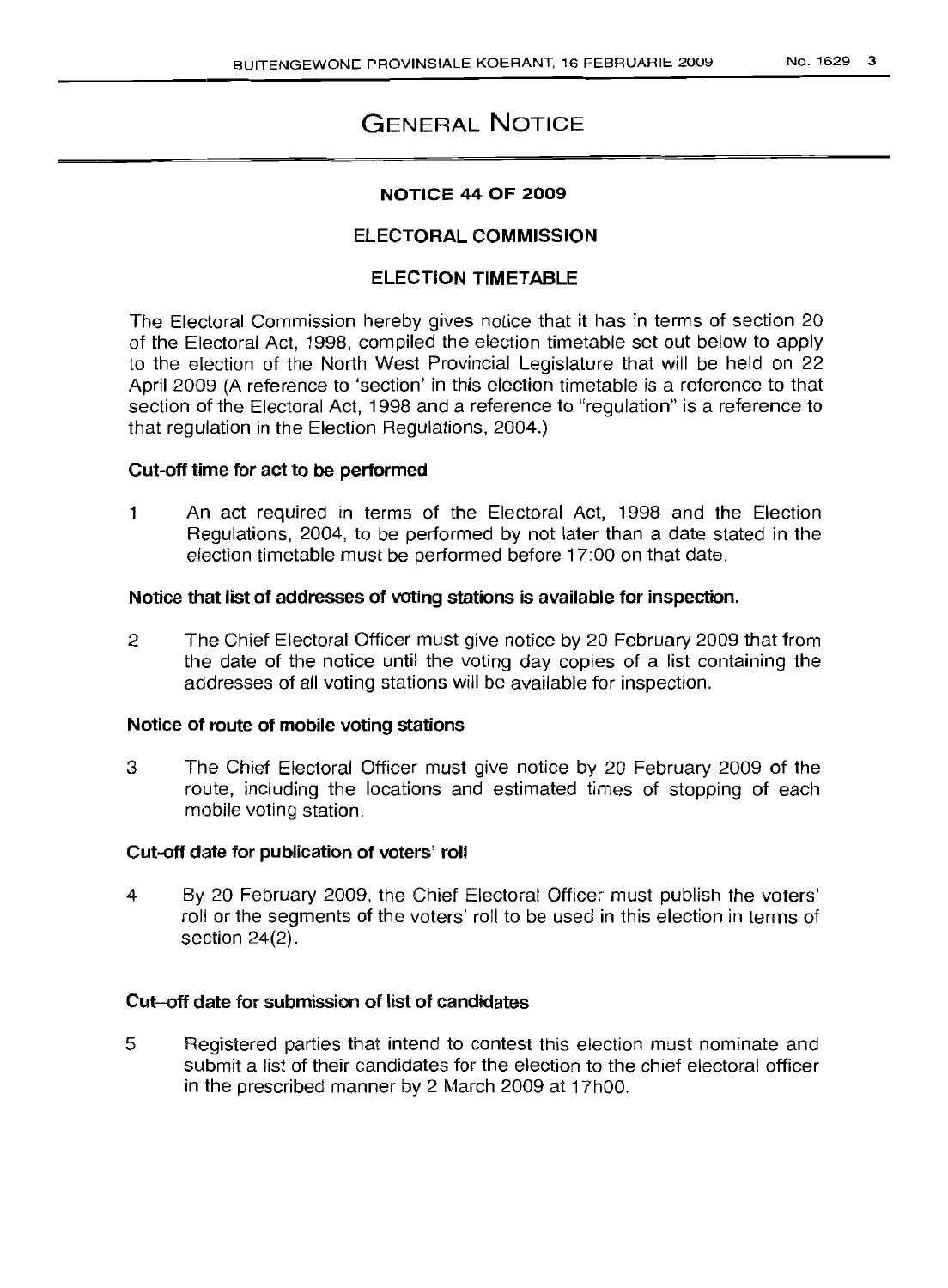#### Notice of non-compliance

6 (1) The chief electoral officer must notify a registered party that has submitted a list of candidates in terms of section 27 but has not fully complied with that section, of that non-compliance by 6 March 2009.

(2) If the notified party takes the opportunity to comply with section 27, that party must do so by 10 March 2009.

## Inspection of lists of candidates and accompanying documents

7 The chief electoral officer must give notice by 16 March 2009, that on 16 March 2009 and 17 March 2009, between 09hOO and 17hOO, copies of the following documents will be available for inspection: The lists of candidates and accompanying documents submitted by registered parties in terms of section 27, as amended and supplemented in terms of section 28.

## Cut-off date for objections to a candidate

8 Any person, including the chief electoral officer, may object to a candidate to the Commission in the prescribed manner by 18 March 2009.

## Decision of objections to a candidate

9 The Commission must decide an objection under section 30, and must notify the objector and the registered party that nominated the candidate of the decision in the prescribed manner by 23 March 2009.

#### Cut-off date for appeals against decisions

10 The objector or the registered party who nominated the candidate may appeal against a decision of the Commission made in terms of section 30(3) to the Electoral Court in the prescribed manner by 26 March 2009.

# Deciding appeals

11 The Electoral Court must consider and decide an appeal brought under section 30(4) and notify the parties to the appeal, and the chief electoral officer, of the decision in the prescribed manner by 31 March 2009.

#### List of parties entitled to contest election and final list of candidates

12 By 3 April 2009, the chief electoral officer  $-$